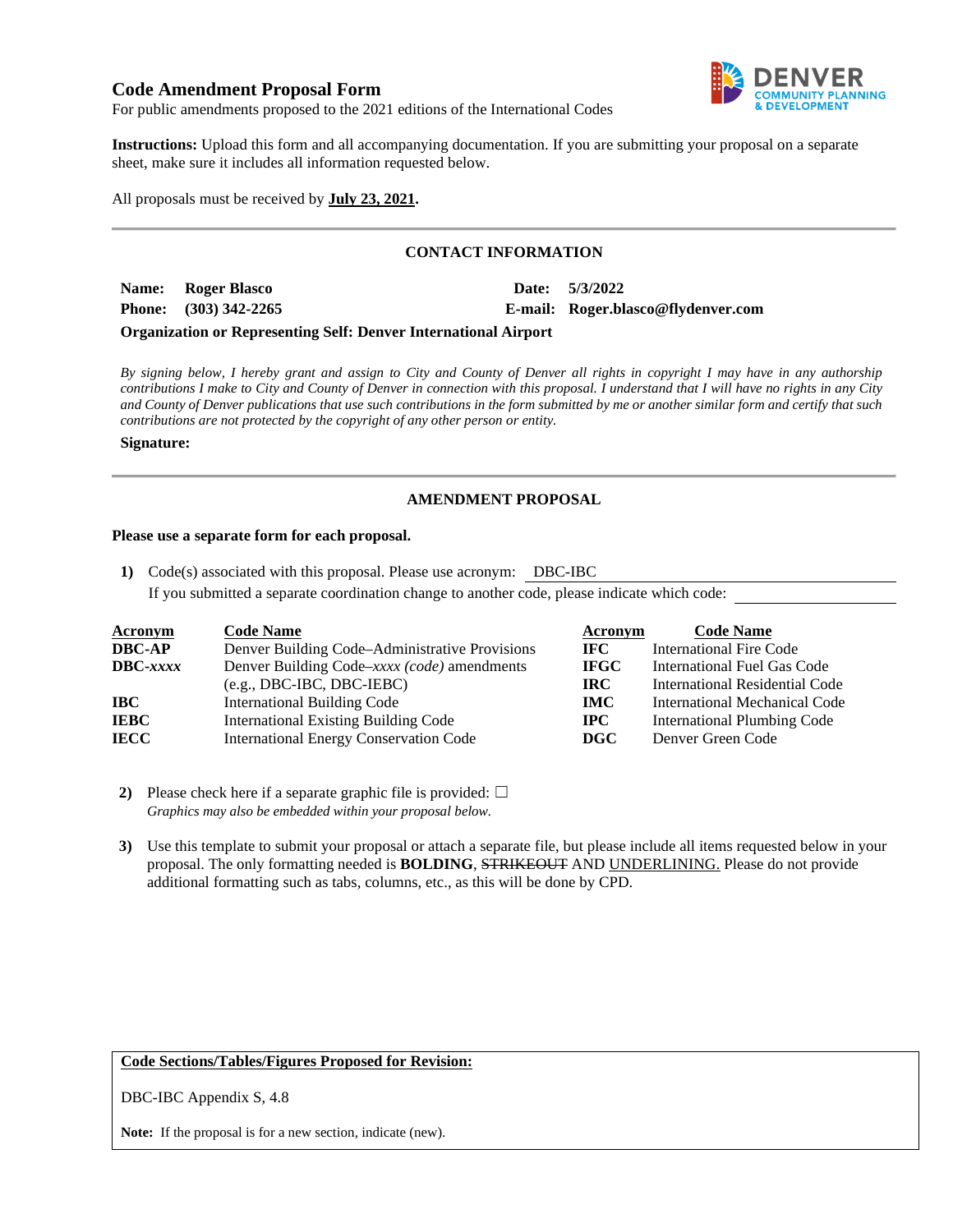# **Proposal:**

Revise as follows:

# **4.8 Emergency Power**

**4.8.1 Emergency Power.** Airport terminal and concourse buildings shall be provided with an emergency power source. Emergency power shall be provided by dual utility services or other approved means complying with NFPA 70, (NEC) Article 700 and the International Fire Code. Conditions of utility service availability and system power transfer shall be monitored by the fire alarm system.

4.8.2 The following equipment shall be provided with emergency power:

- 1. Mechanical equipment for smoke control.
- 2. Egress and exit lighting.
- 3. Elevator power and all associated elevator equipment.
- 4. Fire alarm and detection systems.
- 5. Fire pump/jockey pump.
- 6. Emergency communication systems.

7. Escalators and all associated escalator equipment

8. Moving walkway and all associated equipment.

- 7. Emergency Responder Radio Enhancement coverage Systems (RES)
- 8. Two-way Hardwired Fire Department Telephone Communication System
- 9. Two-way Communication System Section 1009.8 of the International Building Code.

Note: Show the proposal using strikeout, underline format. At the start of each section, give one of the following instructions:

- Revise as follows:
- Add new text as follows:
- Delete and substitute as follows:
- Delete without substitution:

## **Supporting Information:**

**The purpose** of this change is to clarify the battery backup requirements for emergency systems located throughout the airport. These requirements will apply to the Public and non-public areas of the Airport. to clarify the power requirements of escalators and moving walkways so that they do not get put on emergency power for future projects. Since they cannot be used as a means of egress during an emergency there is no reason for them to be on emergency power.

**The reason** is to clarify the expectations of which emergency systems will need to be on battery backup power. The unique power distribution system at the airport makes it difficult for Engineers and reviewers to determine which systems need battery backup power and the runtime associated with each system. we withdrew the proposed section of 4.8.3 is after discussions with Fire and Building departments, it was agreed on by all parties that these conditions are already covered under existing codes and/or are not desired to be incorporated into appendix S. Instead, we are proposing this change for escalators and moving walkways to be more consistent with what is desired for new installations at DEN.

**This change** is expected to clarify which emergency systems will need to be on battery backup power. The runtimes have been coordinated with DFD and these are the minimums that they expect for future installations. will remove escalators and moving walkways from being required to be on emergency power for all future projects at DEN.

**Note:** This section MUST include these items:

- **Purpose**: State the purpose of the proposed amendment to physical, environmental and customary characteristics that are specific to the City and County of Denver (e.g., clarify the code; revise outdated material; substitute new or revised material for physical, environmental and customary characteristics; add new requirements to the code; delete current requirements, etc. to reflect physical, environmental and customary characteristics that are specific to the City and County of Denver)
- **Reasons**: Clearly justify the change to current code provisions, stating why the proposal is necessary to reflect physical, environmental and customary characteristics that are specific to the City and County of Denver. Proposals that add or delete